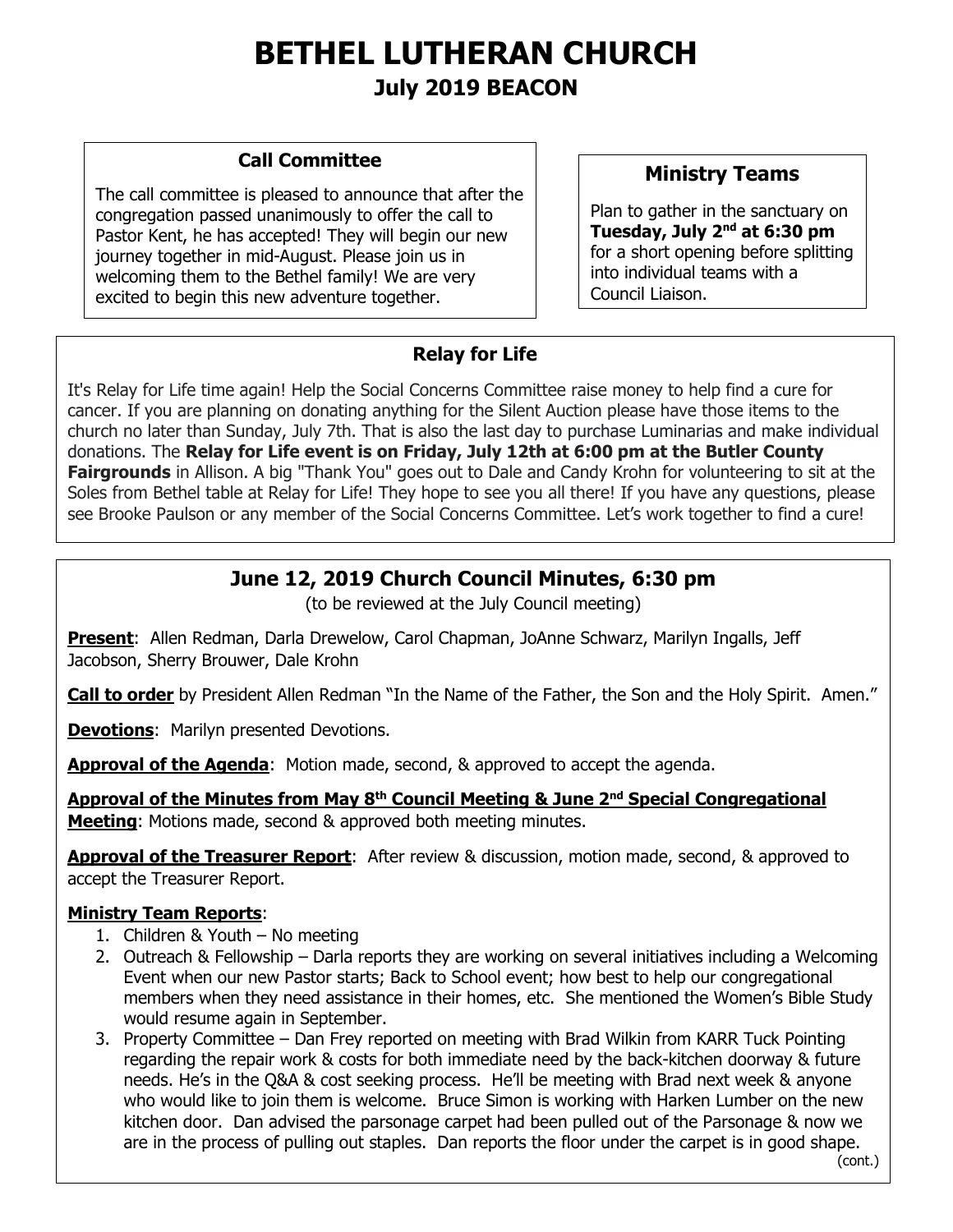#### **June 12, 2019 Church Council Minutes (cont.)**

#### **Ministry Team Reports** (cont.):

- 4. Worship & Music Ministry Team JoAnne advised selections are finalized through September.
- 5. Social Concerns They are working on the Relay for Life Event, which will be held July  $12<sup>th</sup>$  @ the Butler County Fairgrounds. They are selling root beer floats after services through June as well as luminaries and also taking monetary donations.
- 6. Mission/Benevolence Ministry Team Jeff advised last quarter benevolence donation has been mailed to The Lutheran Church of the Masters in Omaha to assist parishioners who were impacted by the recent flooding.

**Correspondence**: Allen presented a LCMC Annual Gathering to be held in Omaha. The information will be posted to the bulletin board. A "thank you' was received from painters who painted the Parsonage expressing their appreciation for our business.

#### **Old Business**: N/A

#### **New Business**:

- 1. Memorial Committee Guidelines Council reviewed.
- 2. Copier discussed the volume of color copies made recently. Further review & discussions will be made.
- 3. Next Month's Ministry Team Meeting Date for July only, the Ministry Team meetings will be held Tuesday, July  $2^{nd}$  @ 6:30pm at the Church, due to  $4^{th}$  of July Holiday.
- 4. Custodian Irene Senne is submitting her resignation from the Custodial position. The job description will be reviewed & the application process will begin. A motion was made, second & passed to retain Terry Drewelow on a temporary basis, at the current budgeted salary, until Irene's replacement is filled.
- 5. Sound System We continue to have issues with our current system. Dale had recent discussions with Wright Sound Systems regarding an evaluation of existing system & costs to upgrade. For approximately \$800 we can upgrade & manage the system from an I Pad while sitting in the pew with your family. We also would not need to purchase a CD Burner. A motion was made, second & passed to purchase the system Wright Sound recommends, seeking possible memorial funds and/or using general fund to make the purchase.
- 6. Parsonage Marilyn reports the new front door will be purchased through Harken Lumber in Aplington. The flooring will be installed July  $10^{th}$  &  $11^{th}$ .

Closing Prayer/The Lord's Prayer

#### **Communion Assistants**: **July**:Carol Chapman & Dale Krohn **August**:Sherry Brouwer & Allen Redman

#### **Sound System**: **July**:Michelle Rients, Marilyn Ingalls

Additional information to be included as an addition to the June Council Minutes via request from President Allen Redman: On June 20, 2019 @ 11:16 am, Church Council President Allen Redman sent a group text to the Church Council asking for a yes/no response concerning Pastor Wallace's start date. Allen asked each Council m ember to respond either "yes or no" to the following question....... Is it OK that Pastor Wallace's first Sunday is August 11 and then give him the next Sunday off, without using a vacation day? He has a wedding." The majority responded "yes," therefore Pastor Wallace's first Sunday with us will be August  $11^{\text{th}}$ .

Submitted by Carol Chapman, Recording Secretary, June 24, 2019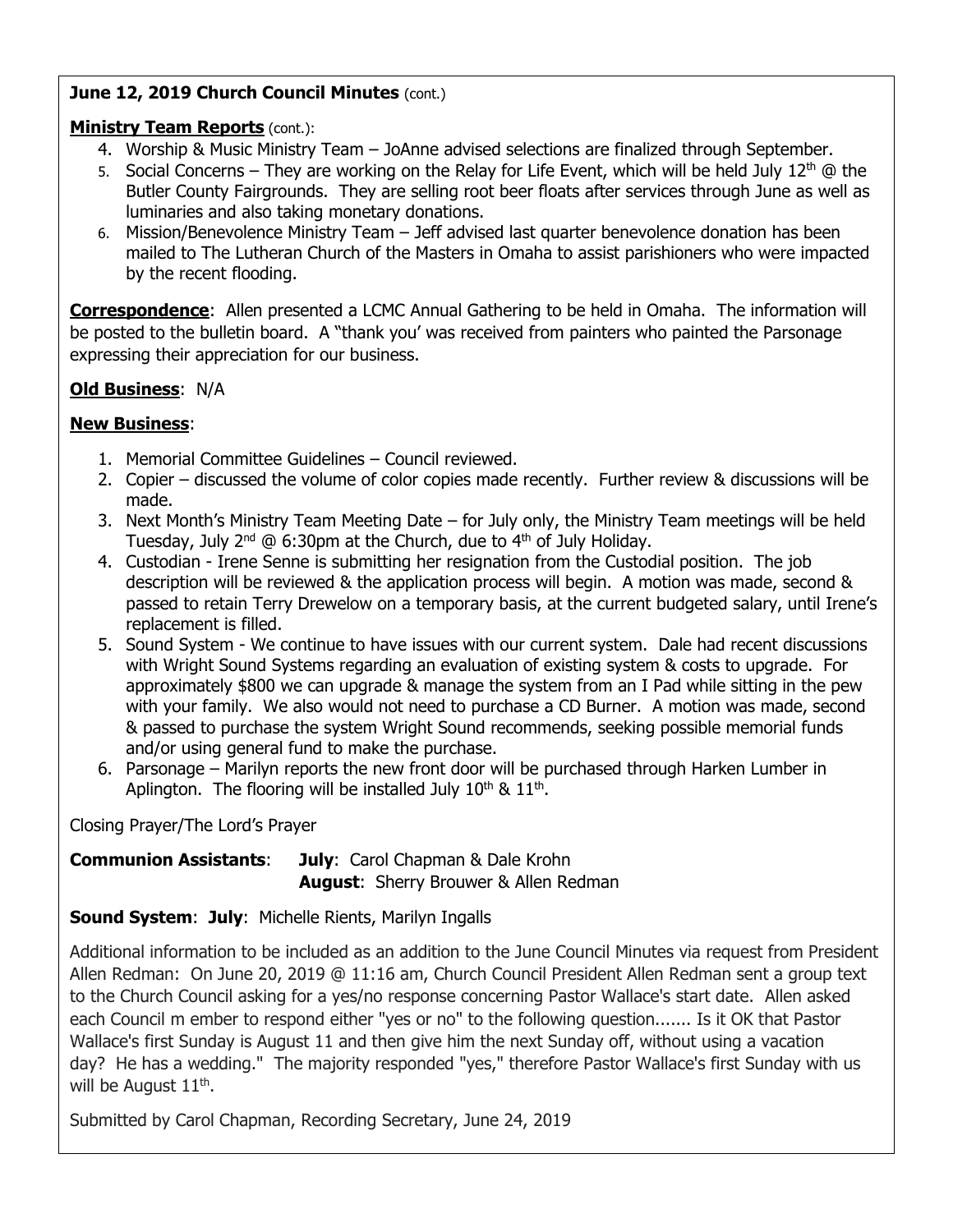## **Worship Assistant Schedule for July--Worship Service 9:00 am**

|                          | July 7                        | July 14             | <b>July 21</b>                     | July 28               |  |  |  |  |  |
|--------------------------|-------------------------------|---------------------|------------------------------------|-----------------------|--|--|--|--|--|
| <b>USHERS</b>            | <b>Terry Drewelow</b>         |                     |                                    |                       |  |  |  |  |  |
| ORGANISTS/PIANISTS       | Janet Mennen/Sharleen Hubbard |                     |                                    |                       |  |  |  |  |  |
| <b>ALTAR GUILD</b>       |                               |                     |                                    |                       |  |  |  |  |  |
| <b>GREETERS</b>          | Dale & Candy Krohn            | Jeff & Pam Jacobson | Perry & Adrian Bernard<br>& family | Lee & Michelle Rients |  |  |  |  |  |
| <b>LECTORS</b>           | Candy Krohn                   | Jeff Jacobson       | Carol Chapman                      | Lee Rients            |  |  |  |  |  |
| <b>LITURGISTS</b>        | Dale Krohn                    | <b>WOV</b>          | <b>Bonnie Gerloff</b>              | Michelle Rients       |  |  |  |  |  |
| <b>ACOLYTES</b>          | Corryn Mann                   | Evan Palmer         | Gavin Bernard                      | Eliza Buss            |  |  |  |  |  |
| <b>COMMUNION</b>         | Carol Chapman                 |                     | Carol Chapman                      |                       |  |  |  |  |  |
| <b>ASSISTANTS</b>        | Dale Krohn                    |                     | Dale Krohn                         |                       |  |  |  |  |  |
| <b>COFFEE FELLOWSHIP</b> |                               |                     |                                    |                       |  |  |  |  |  |

| <u>JUNC SUMMICITY OF ALLENGING AND FINANCIAL CONTINUUSITY</u> |            |               |             |                                  |  |  |  |  |  |
|---------------------------------------------------------------|------------|---------------|-------------|----------------------------------|--|--|--|--|--|
|                                                               | Attendance | Bene./Mission | Current     | Parsonage<br><b>Improvements</b> |  |  |  |  |  |
| Sunday, June 2                                                | 65         | \$161.30      | \$2,106.70  | \$1,040.00                       |  |  |  |  |  |
| Sunday, June 9                                                | 61         | \$129.50      | \$1,945.56  | \$2,040.00                       |  |  |  |  |  |
| Sunday, June 16                                               | 60         | \$162.00      | \$2,138.05  | \$340.00                         |  |  |  |  |  |
| Sunday, June 23                                               | 45         | \$96.50       | \$1,349.55  | \$0.00                           |  |  |  |  |  |
| <b>January 1-June 23, 2019</b>                                |            | \$3,727.74    | \$49,621.31 | \$5,080.00                       |  |  |  |  |  |

## **June Summary of Attendance and Financial Contributions**

## **Organized Prayer for Bethel Families**

**Week of July 7** – B J Gorter & family; Rob & Maggie Gorter & family; Jeff & Stacy Palmer, Clayton & Evan; Bill & Jackie Hager

Week of July 14 - Terry & Janet Mennen; George Miller; Justin & Tessa (Gerloff) Matherly & family; Darwin & Peggy Miller; Dennis Muller & family

**Week of July 21** – Cody & Samantha (Muller) Wiegmann & family; Jeremy & Brooke Paulson, Rylan & Bexlee; Bob & Lista Patterson

**Week of July 28** – Mike & Penny Neisen; Klint Knock & Morgan; Kirk & Suzanne (Gerloff) Neuroth & family